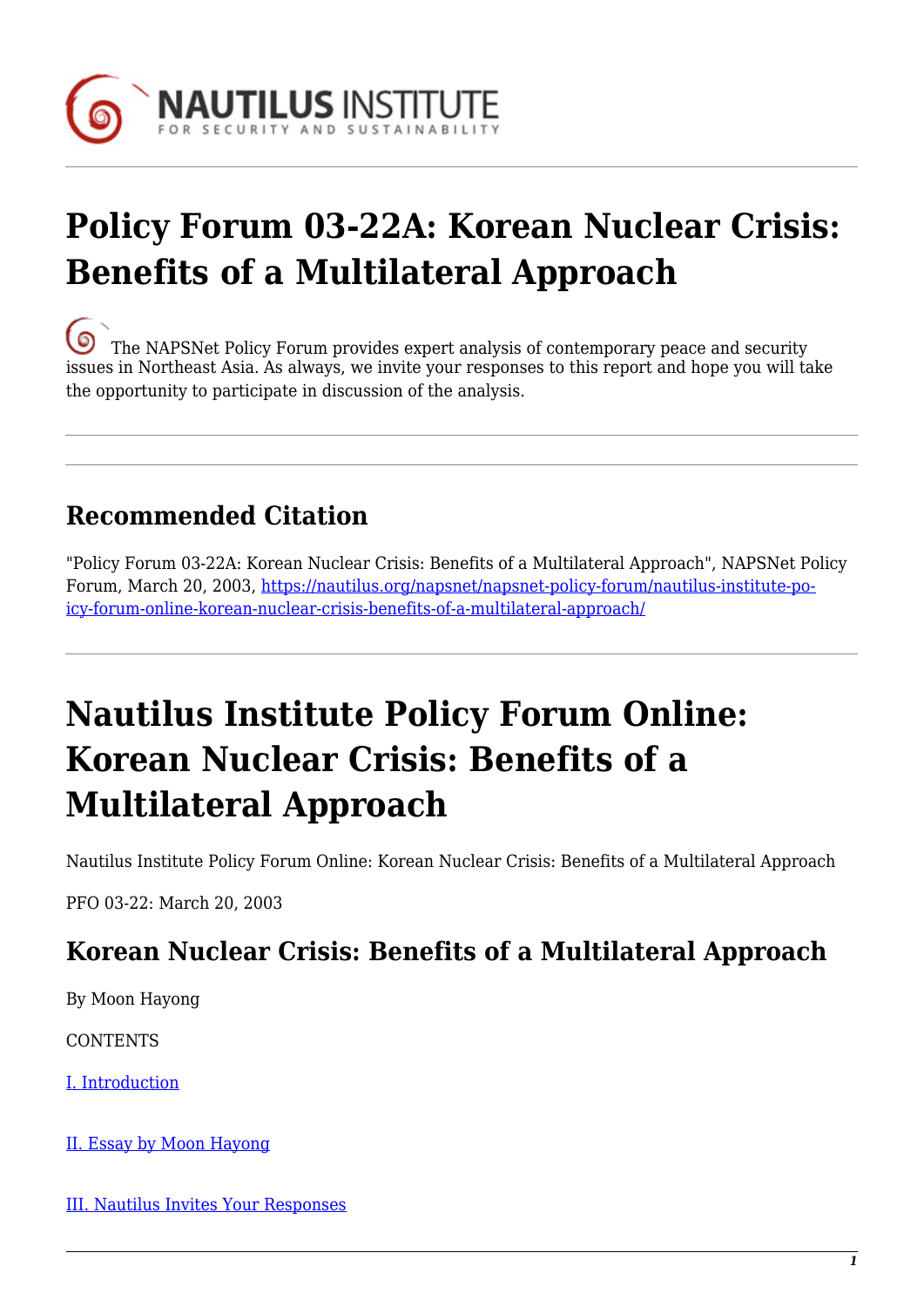### <span id="page-1-0"></span> **I. Introduction**

This paper was presented on March 14, 2003 at a meeting of the North Pacific Working Group of the Council for Security Cooperation in the Asia Pacific (CSCAP). Delegates from both the DPRK and the ROK were in attendance, along with 40 international officials or academic experts who attended as private citizens.

Moon Hayong is Director-General for Policy Planning, Ministry of Foreign Affairs and Trade of the Republic of Korea. This article represents his own personal views as expressed at the 10th CSCAP North Pacific Working Group meeting at UC Berkeley, March 13, 2003.

The views expressed in this article are those of the author and do not necessarily reflect the official policy or position of the Nautilus Institute. Readers should note that Nautilus seeks a diversity of views and opinions on contentious topics in order to identify common ground.

### <span id="page-1-1"></span> **II. Essay by Moon Hayong**

"Korean Nuclear Crisis: Benefits of a Multilateral Approach " by Moon Hayong Director-General for Policy Planning Ministry of Foreign Affairs and Trade of the Republic of Korea

While the Iraqi situation worsens with the prospect of imminent war, the world's attention is being drawn to the Northeast Asia region. Last October, North Korea's nuclear development program using highly enriched uranium was revealed. Since then, North Korea has taken a series of actions to the concern of the international community: it has unfrozen nuclear facilities by removing International Atomic Energy Agency (IAEA) surveillance equipment, expelled IAEA inspectors, announced its withdrawal from the Nuclear Non-Proliferation Treaty (NPT), and reactivated the 5MW nuclear plant in Yongbyong. North Korea has also threatened to reconsider its commitment to the Armistice Agreement of 1953. All these measures have left North Korea's nuclear development program unchecked and have raised the level of tensions on the Korean Peninsula and in Northeast Asia.

North Korea asserts that the nuclear issue is a bilateral matter between the United States and North Korea and demands a non-aggression pact with the United States. The United States believes that this is an international issue related to the preservation of the nonproliferation regime, which needs the involvement of all major Northeast Asian neighboring countries. The recent incident in international airspace over the East Sea on March 2 where North Korea's fighters tried to intercept a U.S. reconnaissance plane at a threateningly close range clearly demonstrates the vulnerability of the security situation surrounding the Korean Peninsula.

The position of the government of the Republic of Korea on North Korea's nuclear issue is as follows: First, North Korea's nuclear development can never be condoned. Pyongyang must abandon its nuclear development program. Second, the North Korean nuclear issue should be resolved peacefully through dialogue. Third, South Korea is ready to play an active role in resolving the nuclear issues. To these ends, the ROK is strengthening its close coordination with the United States and Japan. It also maintains close cooperation with China, Russia, the European Union, and all other countries concerned.

It is reassuring to note that there is a consensus at a global level, particularly among the United States, China, Japan, Russia, the European Union, and other countries, on the need for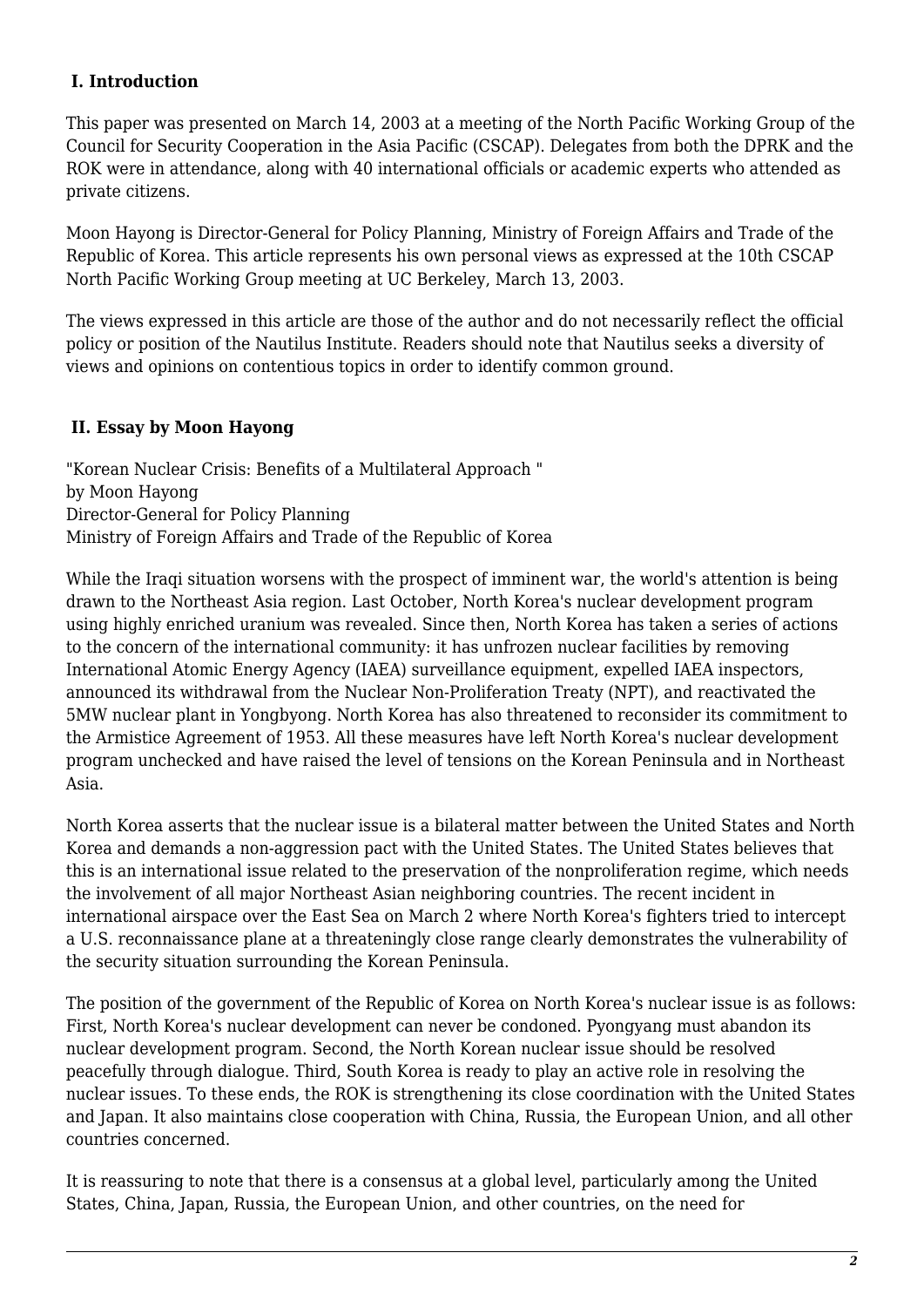denuclearization of the Korean Peninsula. There is also unanimous support for a peaceful resolution to North Korea's nuclear issue through dialogue. I believe that North Korea's nuclear development program will not serve its security at all. Instead, it will only damage the security of North Korea and that of the whole Northeast Asia.

At this juncture, I would like to highlight three dimensions of the North Korean nuclear issue: First, North Korea's nuclear issue is essentially of a global nature. It is a serious undermining, as well as a stark violation, of the international nonproliferation regime including the NPT, a cornerstone of international peace and security for more than 30 years. The basic nature of North Korea's nuclear issue warrants a multilateral approach.

Second, North Korea's nuclear issue runs directly counter to the spirit and letter of the 1992 Joint South-North Declaration of the Denuclearization of the Korean Peninsula. This makes the nuclear issue an inter-Korean problem that requires serious discussions between South and North Korea.

Since the summit between the two Koreas on June 15, 2000, South and North Korea have made remarkable progress in the development of inter-Korean relations. Today one can witness ministerial-level talks and joint works for the reconnection of railways and roads between the South and the North through the demilitarized zone (DMZ). The two Koreas are continuing economic cooperation projects such as the Kumgang mountain tourism project and the Kaesung industrial complex project.

The two Koreas opened direct routes in the sky, on the sea, and on land. The Korean government will build on this achievement to further develop a peaceful and cooperative relationship with North Korea.

At the same time, the ROK government will continue its utmost efforts to get North Korea to abandon its nuclear development program and reverse its measures taken so far through all existing dialogue channels. North Korea's nuclear issue puts in danger not only the on-going cooperation between the two Koreas but also the South Korean economy itself. South Korea's economy is currently suffering from slow-downed economic growth and a cold look from foreign investors mainly because of the unpredictability of the North Korean nuclear issue. Therefore, it should be resolved as soon as possible through peaceful means. It is particularly important for North Korea not to take any further destabilizing measures such as reprocessing spent-fuel rods or test-firing longrange ballistic missiles, which will gravely endanger the security of North Korea.

Once North Korea responds to the calls by the international community and abandons its nuclear development program, South Korea will be able to redouble its economic cooperation with the North, together with other neighboring countries, to assist North Korea's economic development.

Third, North Korea's nuclear issue has badly affected the status of the 1994 Agreed Framework, which has been considered a successful "aid for disarmament" deal. I view that there is a need for talks among the countries concerned in this regard.

In sum, reflecting on these three dimensions of North Korea's nuclear issue as a whole, I believe that the best way to handle this issue is through a multilateral approach. Within the framework of a multilateral meeting, there can be talks between the United States and North Korea and other bilateral meetings as necessary.

I believe that there are two concomitant benefits to the multilateral approach. One is that any security guarantee that can be extended to North Korea will be reinforced with endorsement by all participating states. Second is that economic cooperation with North Korea, which is expected to be